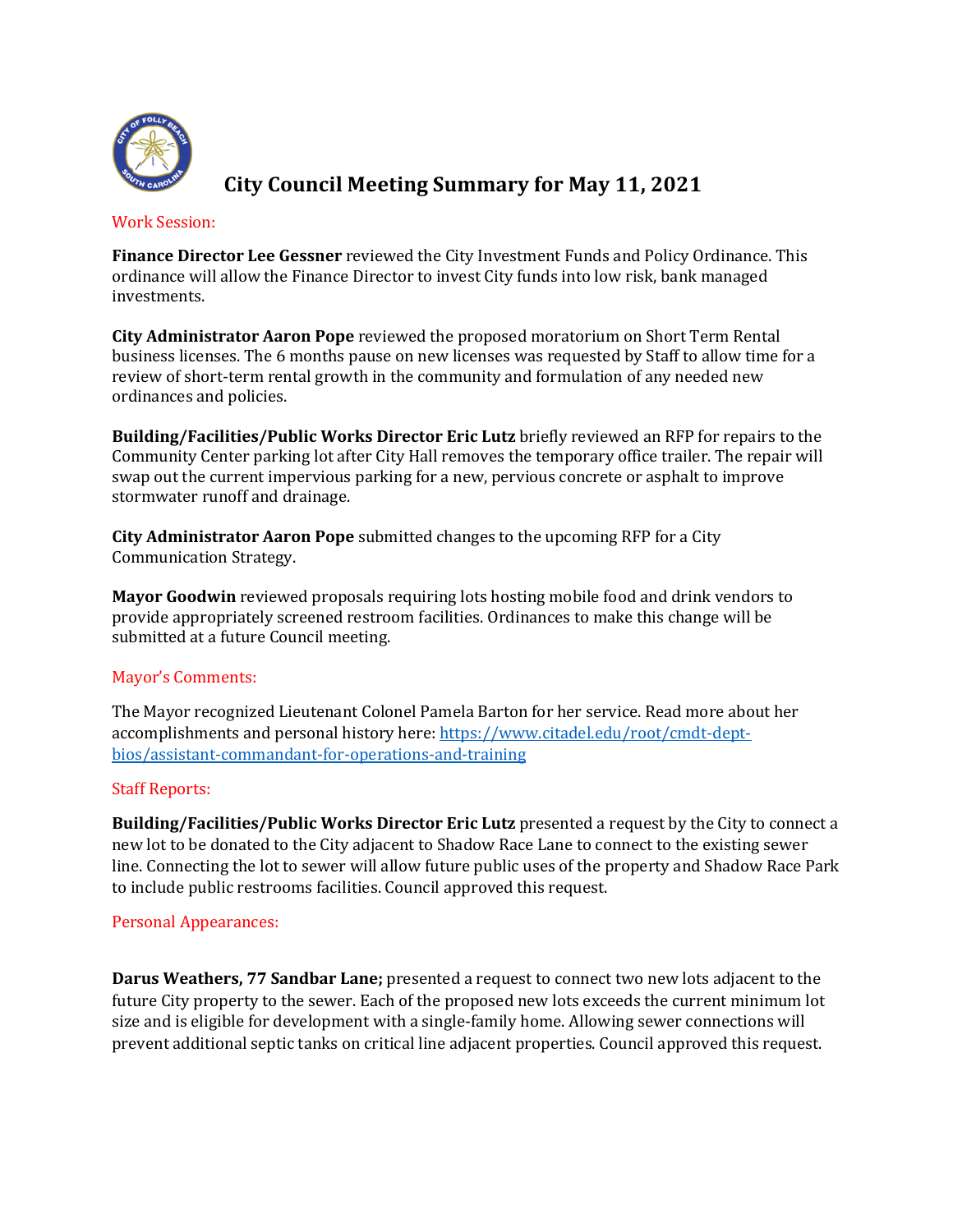**Kelly Travers, Folly Association of Business;** requested permission for FAB to host the Mermaids and Mateys special event on Saturday September  $25<sup>th</sup>$ , 2021 from 7:00am to 6:30pm with a parade at 9:30am to 11:00am. Council approved the event with street closures on the condition that no parade was allowed.

Nicole Elko, Folly Beach Wahine Classic; requested to have the 19<sup>th</sup> Annual Wahine Classic by the Washout on Saturday July  $31st$ , 2021 from 6:00am to 5:30pm with a second day on Sunday August  $1<sup>st</sup>$ . This included allowing the group to purchase 100 parking passes for two days at the same rate as one day passes. Council approved this request.

**Will Sneed, Charleston Golf Carts (110 E. Ashley Ave);** requested that the City alter the approved West Ashley pedestrian path to create a 30' entrance to his property rather than the planned 15' entrance. Council voted to pursue this request with Mr. Sneed paying all associated costs for the redesign and submittal to the DOT. Final approval for the request will be based on DOT approval or disapproval.

Folly Association of Business Litter Committee; requested permission to add 8 inch by 8 inch sings to the existing Critter Litter signage at the beach walkovers. These new additions will feature the logos of the businesses who have agreed to sponsor the accesses and keep them clean. The City is excited to work with FAB on this new litter control initiative.

## Committee Reports:

**Environmental and Land Use Planner Katie Faith,** presented an update from the Folly Beach Parking Committee. The Committee's first meetings resulted in a goal to "Establish a highly functional, safe and efficient parking management solution that ensures resident and guest satisfaction through amenities, utilizes technology, includes alternative transportation, and optimized parking lots and on street parking throughout the city in a cost-effective way." Specific strategies for each component are being developed and will be presented to Council.

### Old Business:

**Ordinance 08-21:** This ordinance will apply the current substantial damage exemption that exists for non-conforming uses in the commercial districts to substantial improvements of those uses. (Passed Second Reading)

**Ordinance 10-21:** This ordinance raises the required freeboard in Folly Beach from 2' to 4' and will result in new homes being elevated higher than the new flood maps require to approximately the level of the old maps. (Passed Second Reading)

**Ordinance 11-21:** This ordinances pairs with the new freeboard to ensure that new structures are appropriately elevated. It changes the measurement of total height to be measured from the first floor rather than Base Flood Elevation. (Passed Second Reading)

**Ordinance 14-21:** This ordinance clarifies that proof of insurance must be presented in order to obtain a decal for golf cart. (Passed Second Reading)

### New Business**:**